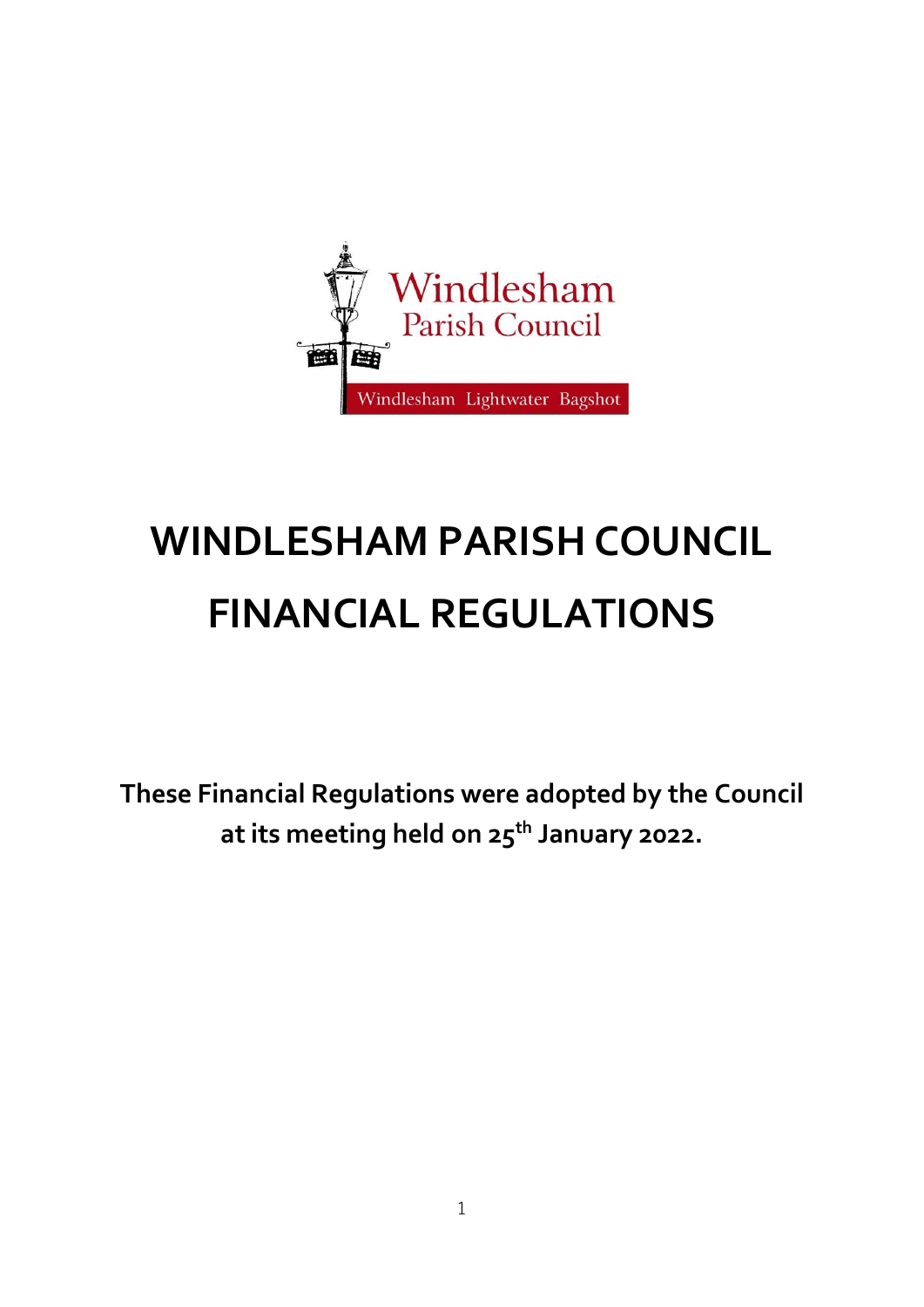# WINDLESHAM PARISH COUNCIL FINANCIAL REGULATIONS 2020 FOR **ENGLAND**

# Contents

<span id="page-1-0"></span>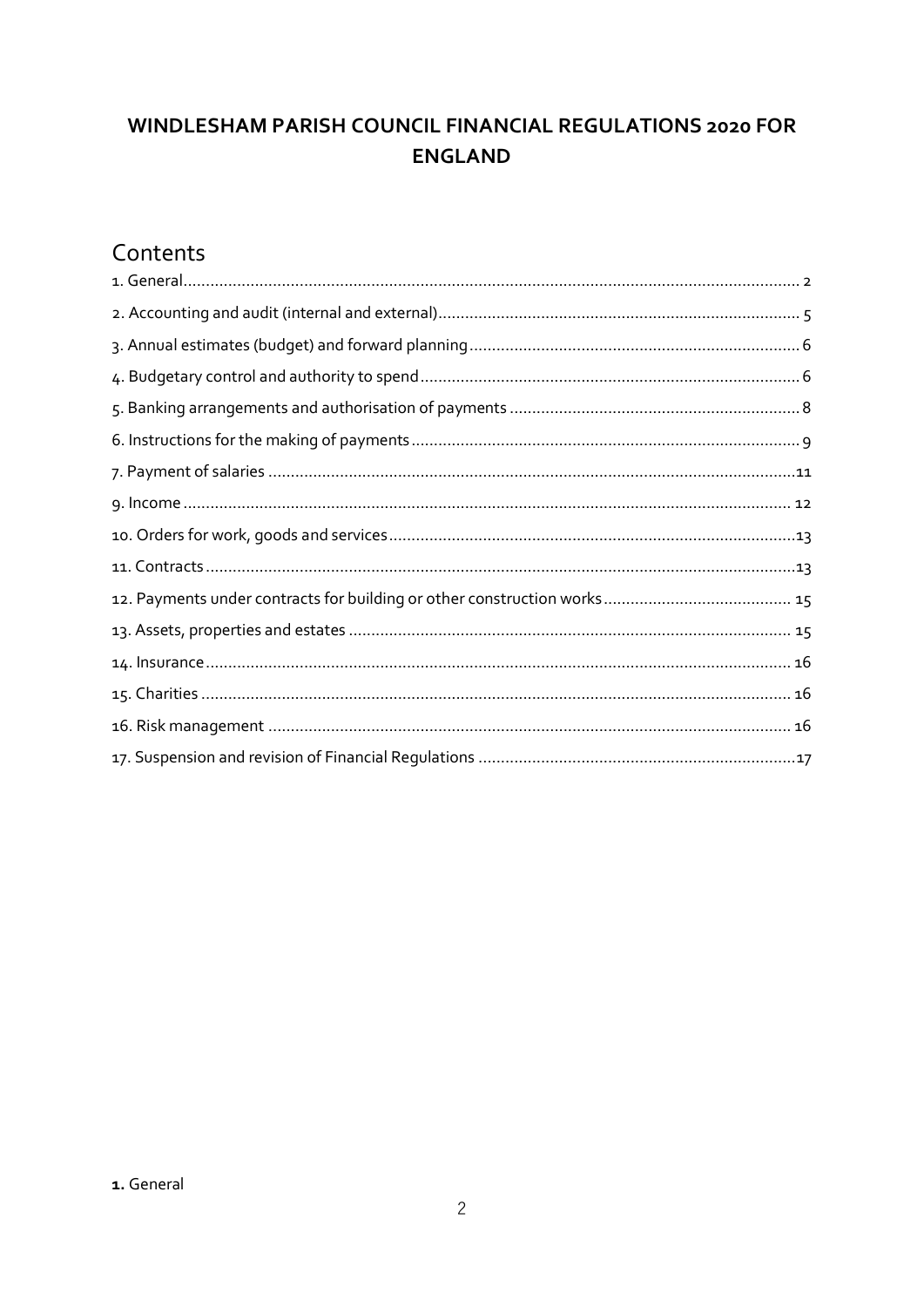1.1. These financial regulations govern the conduct of financial management by the council and may only be amended or varied by resolution of the council. Financial regulations are one of the council's three governing policy documents providing procedural guidance for members and officers. Financial regulations must be observed in conjunction with the council's standing orders<sup>1</sup> and any individual financial regulations relating to contracts.

1.2. The council is responsible in law for ensuring that its financial management is adequate and effective and that the council has a sound system of internal control which facilitates the effective exercise of the council's functions, including arrangements for the management of risk.

1.3. The council's accounting control systems must include measures:

- for the timely production of accounts;
- that provide for the safe and efficient safequarding of public money;
- to prevent and detect inaccuracy and fraud; and
- identifying the duties of officers.

1.4. These financial regulations demonstrate how the council meets these responsibilities and requirements.

1.5. At least once a year, prior to approving the Annual Governance Statement, the council must review the effectiveness of its system of internal control which shall be in accordance with proper practices.

1.6. Deliberate or wilful breach of these Regulations by an employee may give rise to disciplinary proceedings.

1.7. Members of council are expected to follow the instructions within these Regulations and not to entice employees to breach them. Failure to follow instructions within these Regulations brings the office of councillor into disrepute.

1.8. The Responsible Financial Officer (RFO) holds a statutory office to be appointed by the council. The Clerk has been appointed as RFO for this council and these regulations will apply accordingly.

1.9. The RFO;

- acts under the policy direction of the council;
- administers the council's financial affairs in accordance with all Acts, Regulations and proper practices;
- determines on behalf of the council its accounting records and accounting control systems;
- ensures the accounting control systems are observed;
- maintains the accounting records of the council up to date in accordance with proper practices;
- assists the council to secure economy, efficiency and effectiveness in the use of its resources; and

<sup>1</sup> Model Standing Orders for Councils (2018 Edition) is available from NALC (©NALC 2018)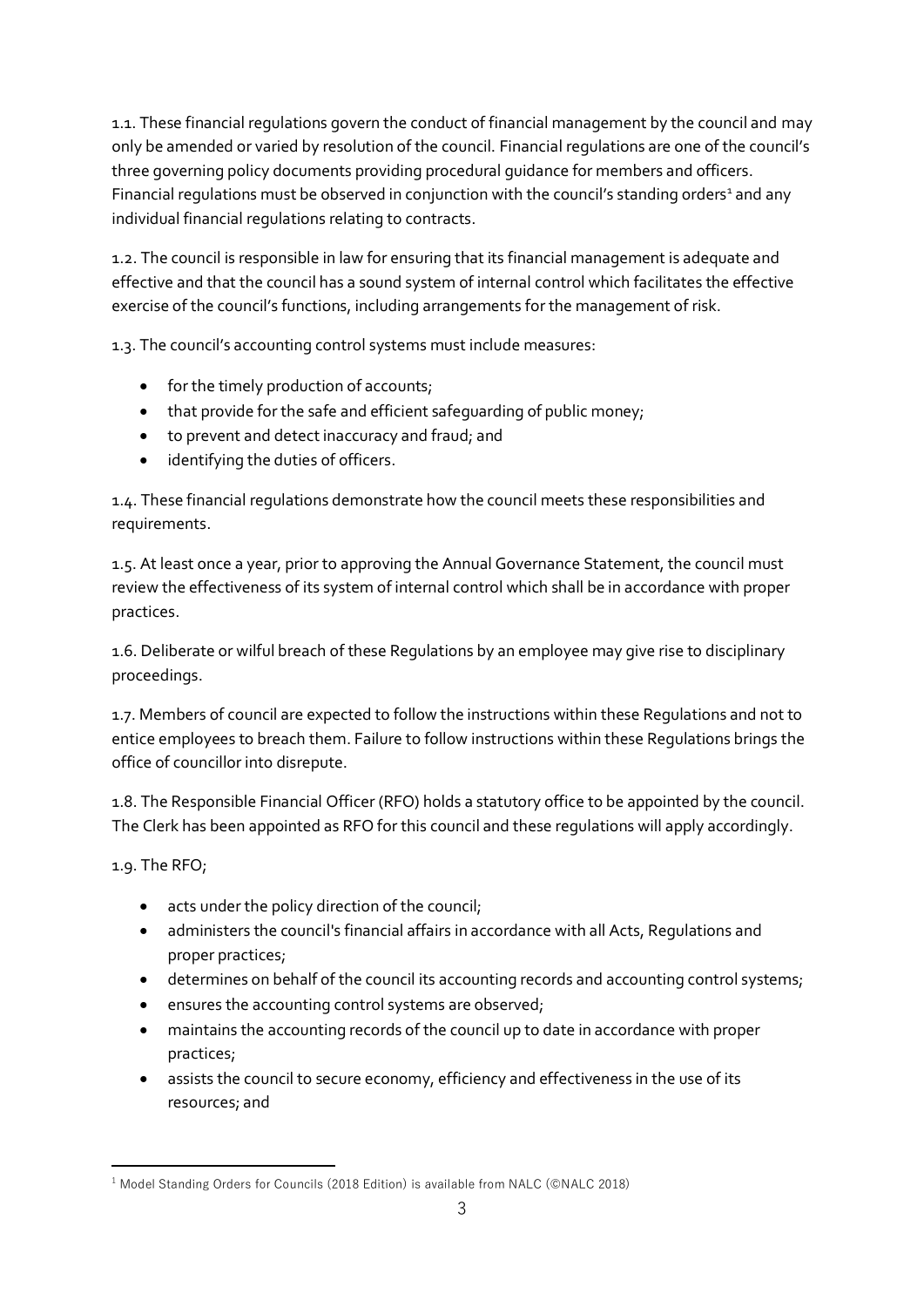• produces financial management information as required by the council.

1.10. The accounting records determined by the RFO shall be sufficient to show and explain the council's transactions and to enable the RFO to ensure that any income and expenditure account and statement of balances, or record of receipts and payments and additional information, as the case may be, or management information prepared for the council from time to time comply with the Accounts and Audit Regulations.

1.11. The accounting records determined by the RFO shall in particular contain:

- entries from day to day of all sums of money received and expended by the council and the matters to which the income and expenditure or receipts and payments account relate;
- a record of the assets and liabilities of the council; and
- wherever relevant, a record of the council's income and expenditure in relation to claims made, or to be made, for any contribution, grant or subsidy.

1.12. The accounting control systems determined by the RFO shall include:

- procedures to ensure that the financial transactions of the council are recorded as soon as reasonably practicable and as accurately and reasonably as possible;
- procedures to enable the prevention and detection of inaccuracies and fraud and the ability to reconstruct any lost records;
- identification of the duties of officers dealing with financial transactions and division of responsibilities of those officers in relation to significant transactions;
- procedures to ensure that uncollectable amounts, including any bad debts are not submitted to the council for approval to be written off except with the approval of the RFO and that the approvals are shown in the accounting records; and
- measures to ensure that risk is properly managed.

1.13. The council is not empowered by these Regulations or otherwise to delegate certain specified decisions. In particular any decision regarding:

- setting the final budget or the precept (council tax requirement);
- approving accounting statements;
- approving an annual governance statement;
- borrowing;
- writing off bad debts;
- declaring eligibility for the General Power of Competence; and
- addressing recommendations in any report from the internal or external auditors, shall be a matter for the full council only.

1.14. In addition, the council must:

• determine and keep under regular review the bank mandate for all council bank accounts; and;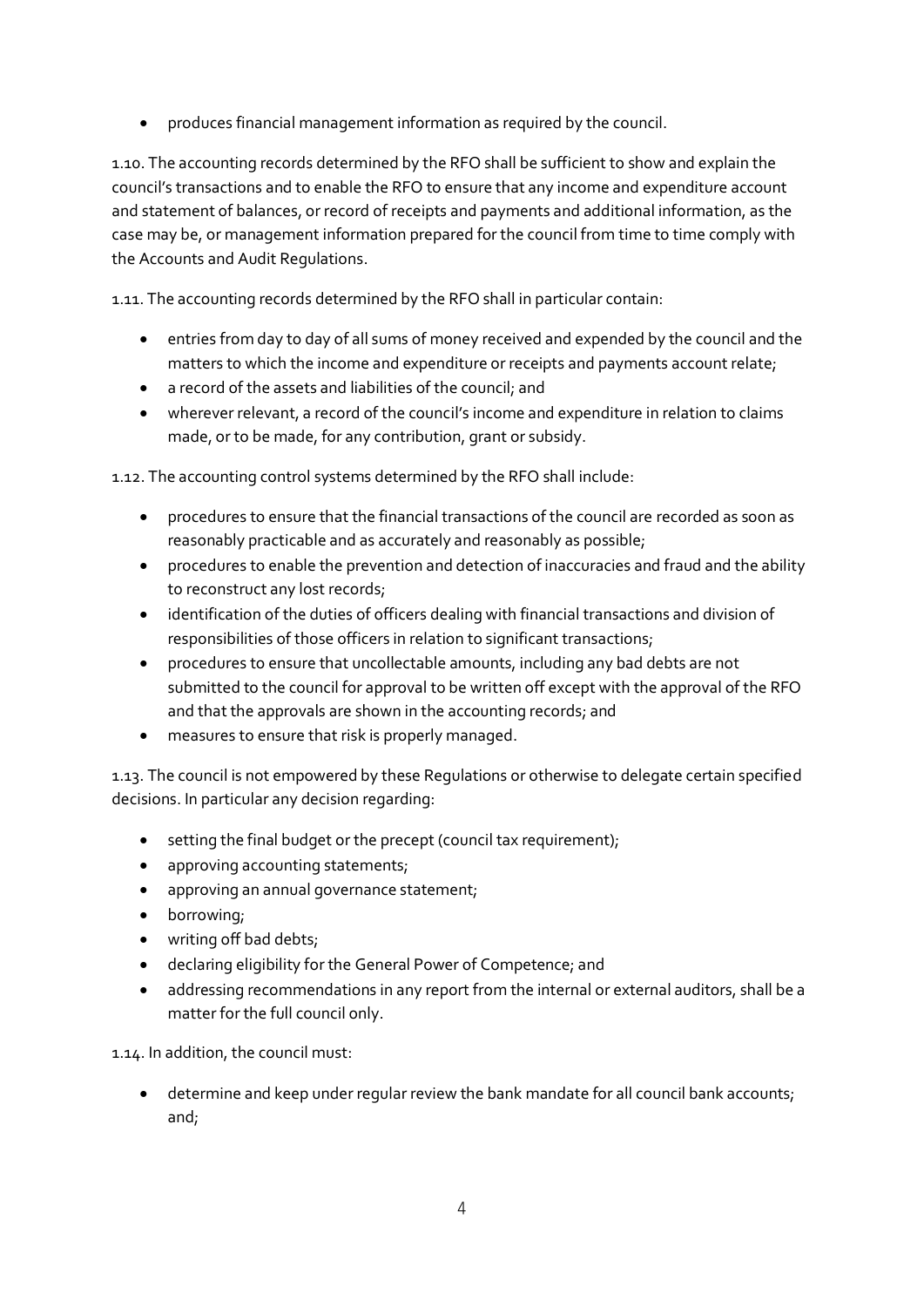• in respect of the annual salary for any employee have regard to recommendations about annual salaries of employees made by the relevant committee in accordance with its terms of reference.

1.15. In these financial regulations, references to the Accounts and Audit Regulations or 'the regulations' shall mean the regulations issued under the provisions of section 27 of the Audit Commission Act 1998, or any superseding legislation, and then in force unless otherwise specified.

In these financial regulations the term 'proper practice' or 'proper practices' shall refer to guidance issued in *Governance and Accountability for Local Councils - a Practitioners' Guide (England)* issued by the Joint Practitioners Advisory Group (JPAG), available from the websites of NALC and the Society for Local Council Clerks (SLCC).

#### <span id="page-4-0"></span>**2.** Accounting and audit (internal and external)

2.1. All accounting procedures and financial records of the council shall be determined by the RFO in accordance with the Accounts and Audit Regulations, appropriate guidance and proper practices.

2.2. On a regular basis, at least once in each quarter, and at each financial year end, a member other than the Chairman, or a cheque signatory shall be appointed to verify bank reconciliations (for all accounts) produced by the RFO. The member shall sign the reconciliations and the original bank statements (or similar document) as evidence of verification. This activity shall on conclusion be reported, including any exceptions, to and noted by Full Council.

2.3. The RFO shall complete the annual statement of accounts, annual report, and any related documents of the council contained in the Annual Return (as specified in proper practices) as soon as practicable after the end of the financial year and having certified the accounts shall submit them and report thereon to the council within the timescales set by the Accounts and Audit Regulations.

2.4. The council shall ensure that there is an adequate and effective system of internal audit of its accounting records, and of its system of internal control in accordance with proper practices. Any officer or member of the council shall make available such documents and records as appear to the council to be necessary for the purpose of the audit and shall, as directed by the council, supply the RFO, internal auditor, or external auditor with such information and explanation as the council considers necessary for that purpose.

2.5. The internal auditor shall be appointed by and shall carry out the work in relation to internal controls required by the council in accordance with proper practices.

2.6. The internal auditor shall:

- be competent and independent of the financial operations of the council;
- report to council in writing, or in person, on a regular basis with a minimum of one annual written report during each financial year;
- to demonstrate competence, objectivity and independence, be free from any actual or perceived conflicts of interest, including those arising from family relationships; and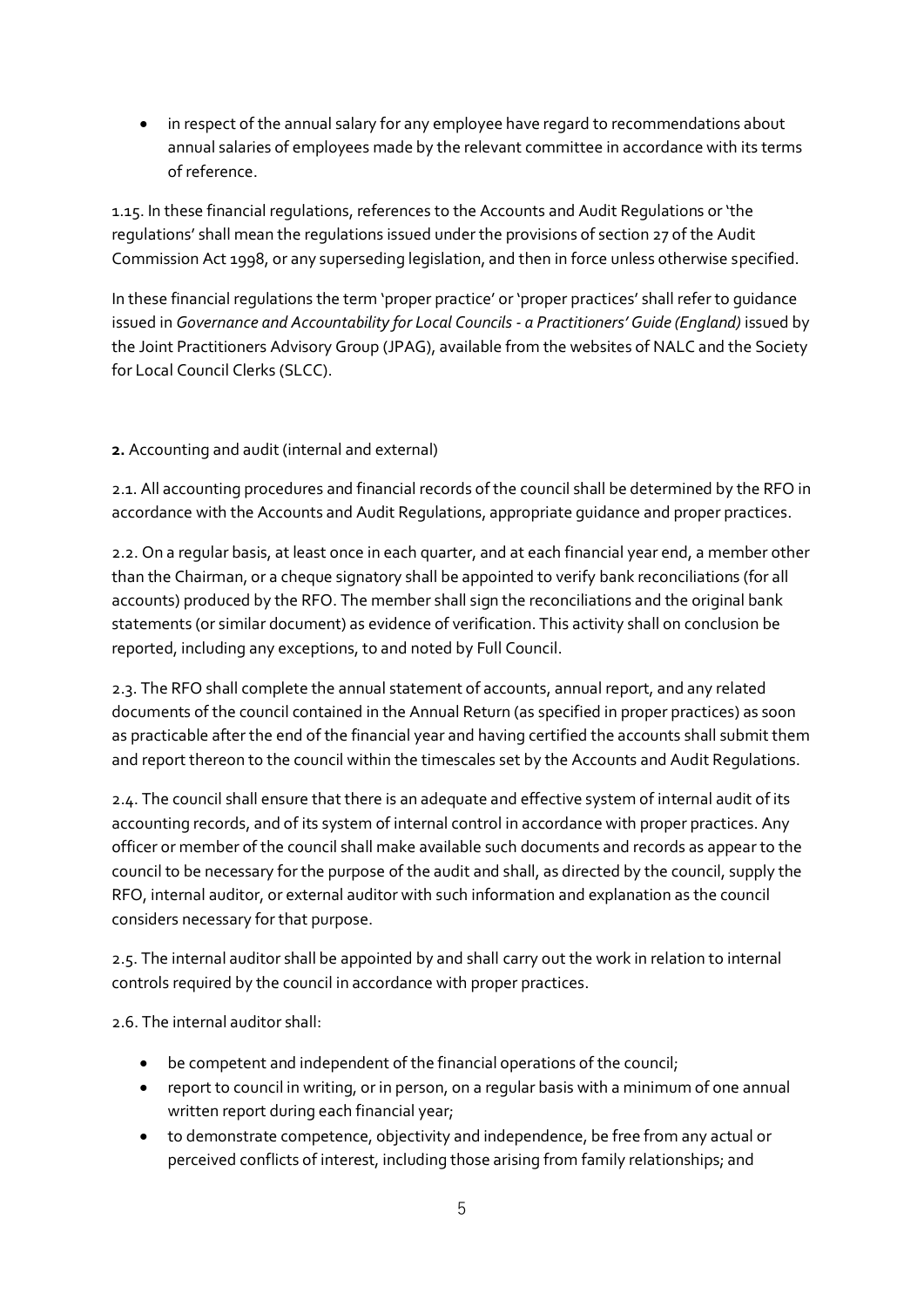• has no involvement in the financial decision making, management or control of the council

2.7. Internal or external auditors may not under any circumstances:

- perform any operational duties for the council;
- initiate or approve accounting transactions; or
- direct the activities of any council employee, except to the extent that such employees have been appropriately assigned to assist the internal auditor.

2.8. For the avoidance of doubt, in relation to internal audit the terms 'independent' and 'independence' shall have the same meaning as is described in proper practices.

2.9. The RFO shall make arrangements for the exercise of electors' rights in relation to the accounts including the opportunity to inspect the accounts, books, and vouchers and display or publish any notices and statements of account required by Audit Commission Act 1998, or any superseding legislation, and the Accounts and Audit Regulations.

2.10. The RFO shall, without undue delay, bring to the attention of all councillors any correspondence or report from internal or external auditors.

#### <span id="page-5-0"></span>**3. Annual estimates (budget) and forward planning**

3.1. The RFO must each year, by no later than late October prepare detailed estimates of all receipts and payments including the use of reserves and all sources of funding for the following financial year in the form of a budget to be considered by each village committee.

3.2. Each village committee shall consider the annual budget proposals in respect of shared council costs and their own individual forecast of revenue and capital receipts and payments. Each village committee will prepare recommendations to be presented to Full Council at their November meeting to inform the overall Council budget.

3.3 In the event that an agreement cannot be reached regarding setting a budget for the ensuing year, Council will agree a default budget. This default budget will be set at the previous years' budget, plus a 5% increase or the value of RPI, whichever is the greater.

3.4. The council shall fix the precept (council tax requirement), and relevant basic amount of council tax to be levied for the ensuing financial year not later than by the end of January each year. The RFO shall issue the precept to the billing authority and shall supply each member with a copy of the approved annual budget.

3.5. The approved annual budget shall form the basis of financial control for the ensuing year.

# <span id="page-5-1"></span>**4. Budgetary control and authority to spend**

4.1. Expenditure on revenue items may be authorised up to the amounts included for that class of expenditure in the approved budget. This authority is to be determined by:

- Full Council for all items over £15,000;
- a duly delegated committee of the council for items over £2500 up to £15,000;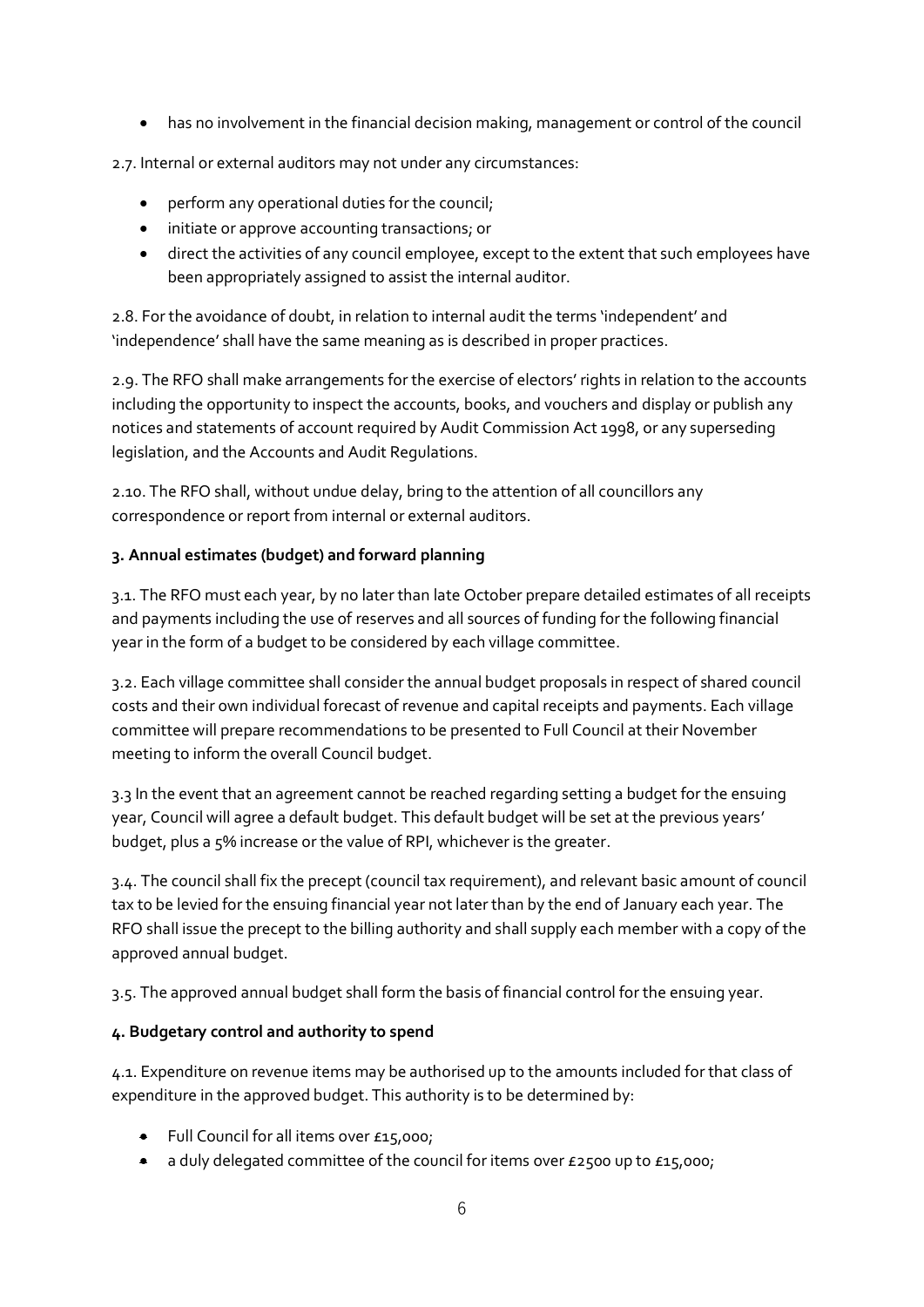• the Clerk for any items below £2,500.

Such authority is to be evidenced by a minute or by an authorisation slip duly signed by the Clerk, and where necessary also by the appropriate Chairman.

Contracts may not be disaggregated to avoid controls imposed by these regulations.

4.2. No expenditure may be authorised that will exceed the amount provided in the revenue budget for that class of expenditure other than by resolution of the council, or duly delegated committee. During the budget year and with the approval of council having considered fully the implications for public services, unspent and available amounts may be moved to other budget headings or to an earmarked reserve as appropriate ('virement').

4.3. Unspent provisions in the revenue or capital budgets for completed projects shall not be carried forward to a subsequent year.

4.4. The salary budgets are to be reviewed at least annually for the following financial year and such review shall be evidenced by a hard copy schedule signed by the Clerk and the Chairman of Council or relevant committee. The RFO will inform committees of any changes impacting on their budget requirement for the coming year in good time.

4.5. In cases of extreme risk to the delivery of council services, the clerk may authorise revenue expenditure on behalf of the council which in the clerk's judgement it is necessary to carry out. Such expenditure includes repair, replacement or other work, whether or not there is any budgetary provision for the expenditure, subject to a limit of £3,000. The Clerk shall report such action to the chairman as soon as possible and to the council as soon as practicable thereafter.

4.6. No expenditure shall be authorised in relation to any capital project and no contract entered into or tender accepted involving capital expenditure unless the council is satisfied that the necessary funds are available and the requisite borrowing approval has been obtained.

4.7. All capital works shall be administered in accordance with the council's standing orders and financial regulations relating to contracts.

4.8. The RFO shall regularly provide the council and the village committees with a statement of receipts and payments to date under each head of the budgets, comparing actual expenditure to the appropriate date against that planned as shown in the budget. These statements are to be prepared at least at the end of each financial quarter and shall show explanations of material variances. For this purpose "material" shall be in excess of £500 or 15% of the budget.

4.9. Changes in earmarked reserves shall be approved by council or a village committee (if the reserve falls under the control of the committee) as part of the budgetary control process.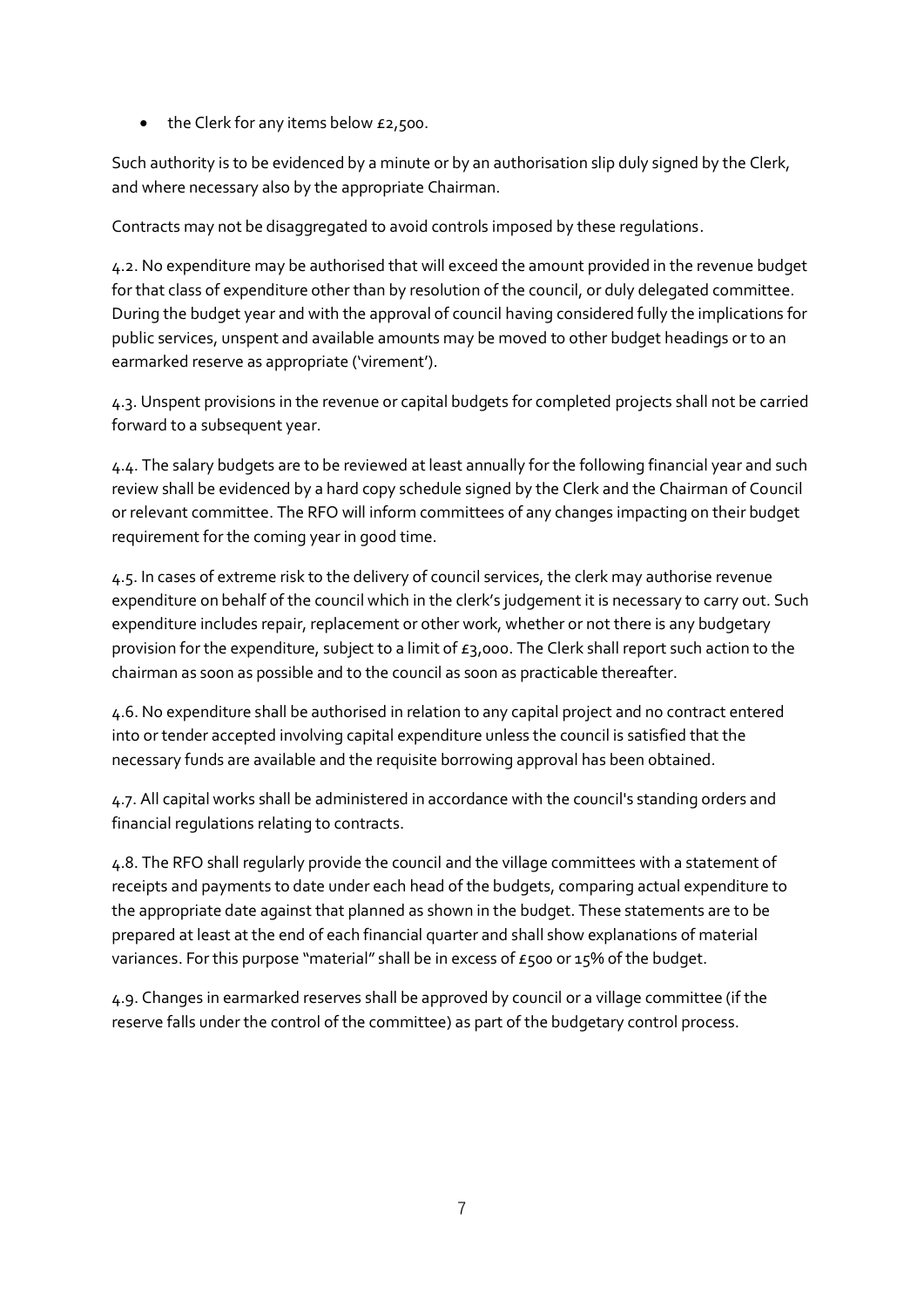#### <span id="page-7-0"></span>**5. Banking arrangements and authorisation of payments**

5.1. The council's banking arrangements, including the bank mandate, shall be made by the RFO and approved by the council; banking arrangements may not be delegated to a committee. They shall be regularly reviewed for safety and efficiency.

5.2. The Council shall delegate authority for payment of invoices to the RFO, who shall prepare a schedule of payments, forming part of the Agenda for the Meeting and, together with the relevant invoices, retrospectively present the schedule to the relevant village committee or at a meeting of Full Council. The council / committee shall review the schedule for compliance. The approved schedule shall be signed by the Chairman of the Meeting. A detailed list of all payments shall be disclosed within or as an attachment to the minutes of the meeting at which payment was reviewed. Personal payments (including salaries, wages, expenses and any payment made in relation to the termination of a contract of employment) may be summarised to remove public access to any personal information*.*

5.3. All invoices for payment shall be examined, verified and certified by the RFO to confirm that the work, goods or services to which each invoice relates has been received, carried out, examined and represents expenditure previously approved by the council or under delegated authority by the Clerk.

5.4. The RFO shall examine invoices for arithmetical accuracy and analyse them to the appropriate expenditure heading. The RFO shall take all steps to pay all invoices submitted, and which are in order, at the next available village committee or Full Council meeting.

5.5. The Clerk and RFO shall have delegated authority to authorise the payment of items only in the following circumstances:

a) If a payment is necessary to avoid a charge to interest under the Late Payment of Commercial Debts (Interest) Act 1998, and the due date for payment is before the next scheduled Meeting of council, where the Clerk and RFO certify that there is no dispute or other reason to delay payment, provided that a list of such payments shall be submitted to the next appropriate village committee or Full Council meeting;

b) An expenditure item authorised under 5.6 below (continuing contracts and obligations) provided that a list of such payments shall be submitted to the next appropriate village committee or Full Council meeting; or

c) fund transfers within the councils banking arrangements up to the sum of  $\epsilon$ 10,000, provided that a list of such payments shall be submitted to the next appropriate Full Council meeting.

d) If an expenditure item requires authorisation by multiple committees and the Clerk and RFO certify that there is no dispute or other reasonto delay payment, provided that a list of such payments shall be submitted to the next appropriate village committee or Full Council meeting.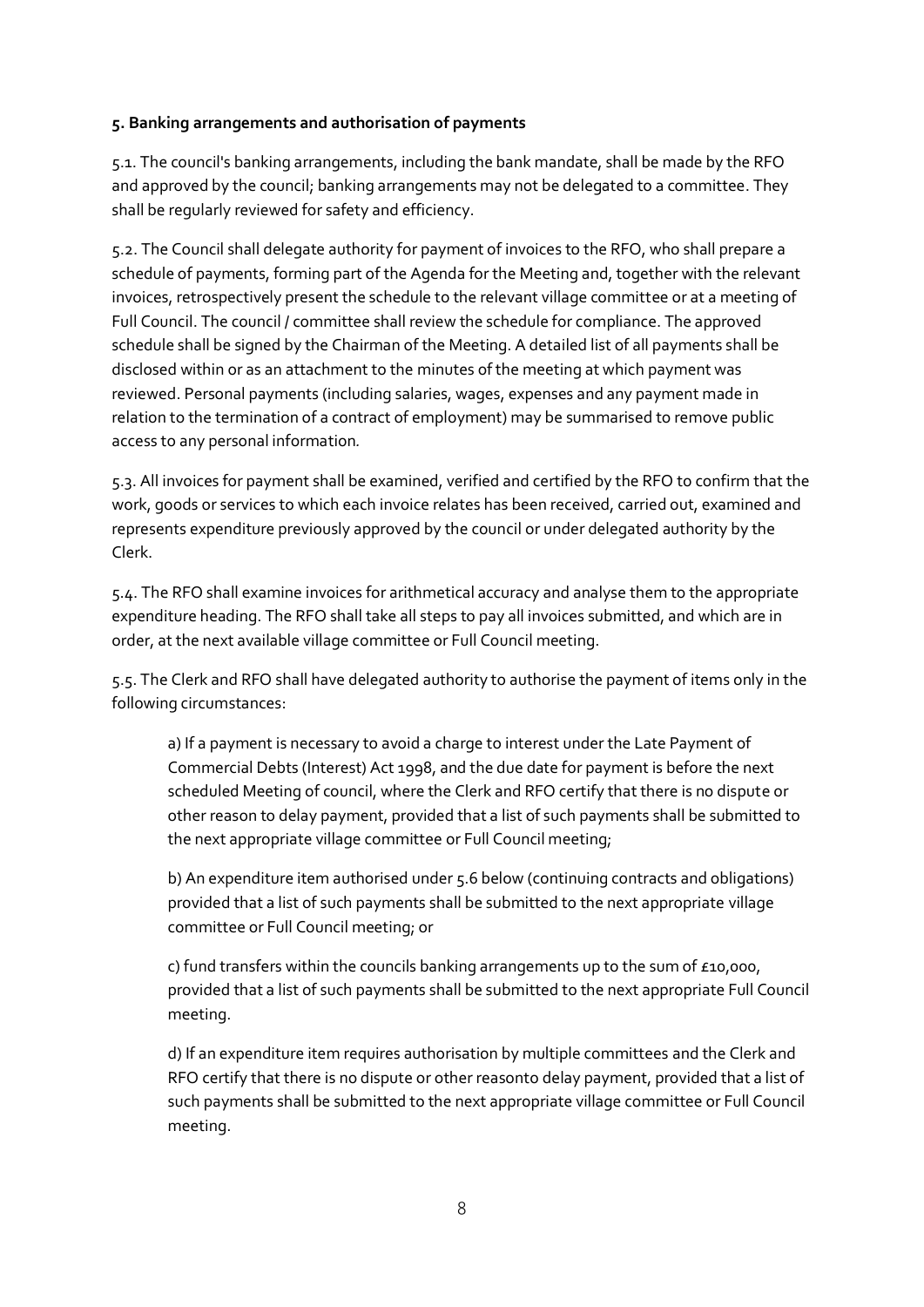5.6. For each financial year the Clerk and RFO shall draw up a list of due payments which arise on a regular basis as the result of a continuing contract, statutory duty, or obligation (such as but not exclusively) Salaries, PAYE and NI, Superannuation Fund and regular maintenance contracts and the like for which council may authorise payment for the year provided that the requirements of regulation 4.1 (Budgetary Controls) are adhered to, provided also that a list of such payments shall be submitted to the next appropriate Full Council meeting.

5.7. A record of regular payments made under 5.6 above shall be drawn up and be signed by two members on each and every occasion when payment is authorised - thus controlling the risk of duplicated payments being authorised and / or made.

5.8. In respect of grants a duly authorised committee shall approve expenditure within any limits set and in accordance with any policy statement approved by the committee.

5.9. Members are subject to the Code of Conduct that has been adopted by the council and shall comply with the Code and Standing Orders when a decision to authorise or instruct payment is made in respect of a matter in which they have a disclosable pecuniary or other interest, unless a dispensation has been granted.

5.10. The council will aim to rotate the duties of members in these Regulations so that onerous duties are shared out as evenly as possible over time.

5.11. Any changes in the recorded details of suppliers, such as bank account records, shall be approved in writing by a Member.

# <span id="page-8-0"></span>**6. Instructions for the making of payments**

6.1. The council will make safe and efficient arrangements for the making of its payments.

6.2. Following authorisation under Financial Regulation 5 above, the council, a duly delegated committee or, if so delegated, the Clerk or RFO shall give instruction that a payment shall be made.

6.3. All payments shall be affected by BACS payment from the Council's bank account or on occasion by cheque, or otherwise, in accordance with a resolution of the relevant village committee or Full Council.

6.4. Cheques or orders for payment drawn on the bank account in accordance with the schedule as presented to council or committee shall be signed by two signatories, in accordance with a resolution instructing that payment. A member who is a bank signatory, having a connection by virtue of family or business relationships with the beneficiary of a payment, should not, under normal circumstances, be a signatory to the payment in question.

6.5. To indicate agreement of the details shown on the cheque or order for payment with the counterfoil and the invoice or similar documentation, the signatories shall each also initial the cheque counterfoil and the invoice.

6.6. If thought appropriate by the council, payment for utility supplies (energy, telephone and water) and any National Non-Domestic Rates may be made by variable direct debit provided that the instructions are signed by two members and any payments are reported to council as made. The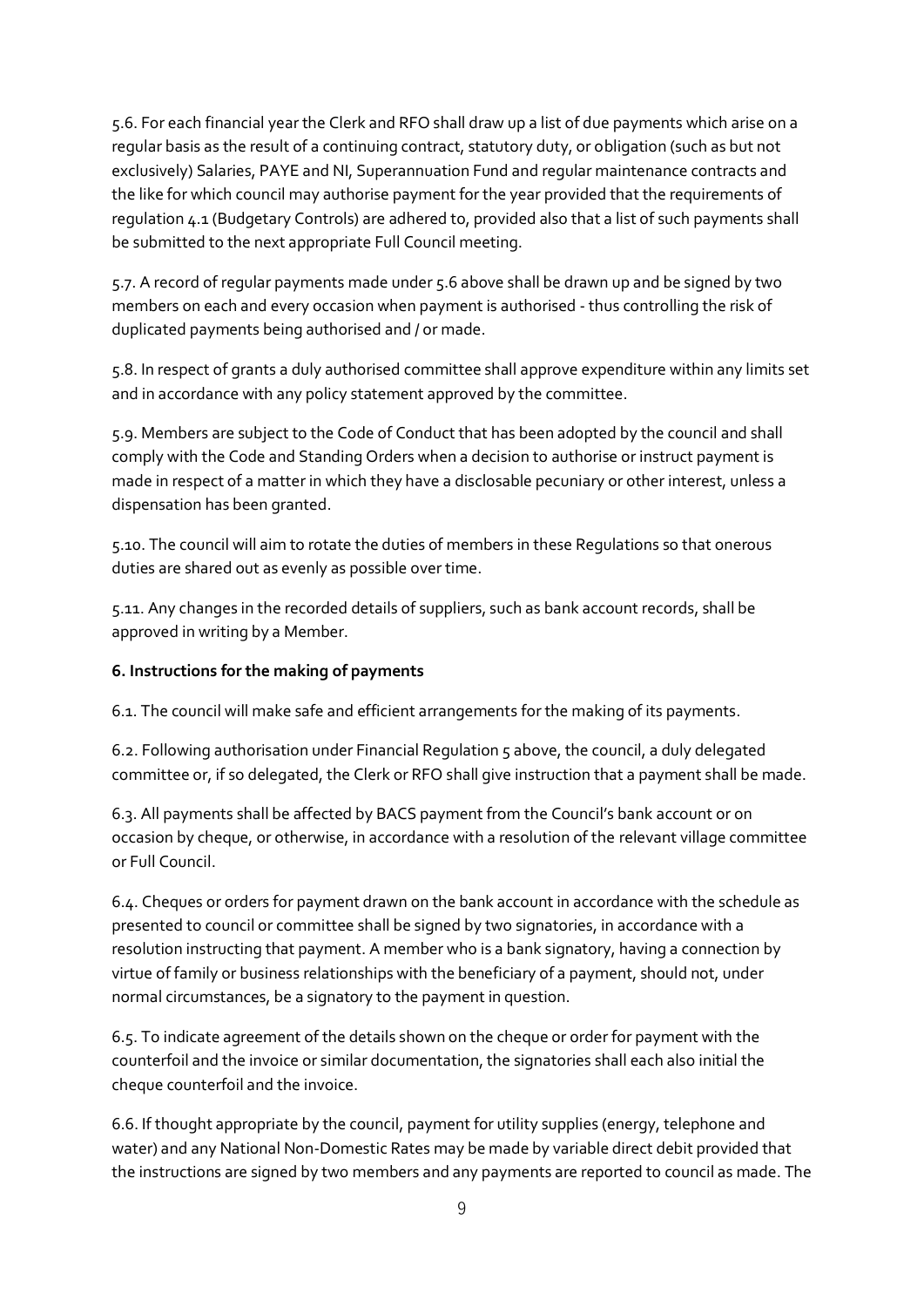approval of the use of a variable direct debit shall be renewed by resolution of the council at least every two years.

6.7. If thought appropriate by the council, payment for certain items (principally salaries) may be made by banker's standing order provided that the instructions are signed, or otherwise evidenced by two members are retained and any payments are reported to council as made. The approval of the use of a banker's standing order shall be renewed by resolution of the council at least every two years.

6.8. If thought appropriate by the council, payment for certain items may be made by BACS or CHAPS methods provided that the instructions for each payment are signed, or otherwise evidenced, by two authorised bank signatories, are retained and any payments are reported to council as made. The approval of the use of BACS or CHAPS shall be renewed by resolution of the council at least every two years.

6.9. If thought appropriate by the council payment for certain items may be made by internet banking transfer provided evidence is retained showing which members approved the payment.

6.10. Where a computer requires use of a personal identification number (PIN) or other password(s), for access to the council's records on that computer, a note shall be made of the PIN and Passwords and shall be handed to and retained by the Chairman of Council in a sealed dated envelope. This envelope may not be opened other than in the presence of two other councillors. After the envelope has been opened, in any circumstances, the PIN and / or passwords shall be changed as soon as practicable. The fact that the sealed envelope has been opened, in whatever circumstances, shall be reported to all members immediately and formally to the next available meeting of the council. This will not be required for a member's personal computer used only for remote authorisation of bank payments.

6.11. No employee or councillor shall disclose any PIN or password, relevant to the working of the council or its bank accounts, to any person not authorised in writing by the council or a duly delegated committee.

6.12. Regular back-up copies of the records on any computer shall be made and shall be stored securely away from the computer in question, and preferably off site.

6.13. The council, and any members using computers for the council's financial business, shall ensure that anti-virus, anti-spyware and firewall software with automatic updates, together with a high level of security, is used.

6.14. Where internet banking arrangements are made with any bank, the RFO shall be appointed as the Service Administrator. The bank mandate approved by the council shall identify a number of councillors who will be authorised to approve transactions on those accounts. The bank mandate will state clearly the amounts of payments that can be instructed by the use of the Service Administrator alone, or by the Service Administrator with a stated number of approvals.

6.15. Access to any internet banking accounts will be directly to the access page (which may be saved under "favourites"), and not through a search engine or e-mail link. Remembered or saved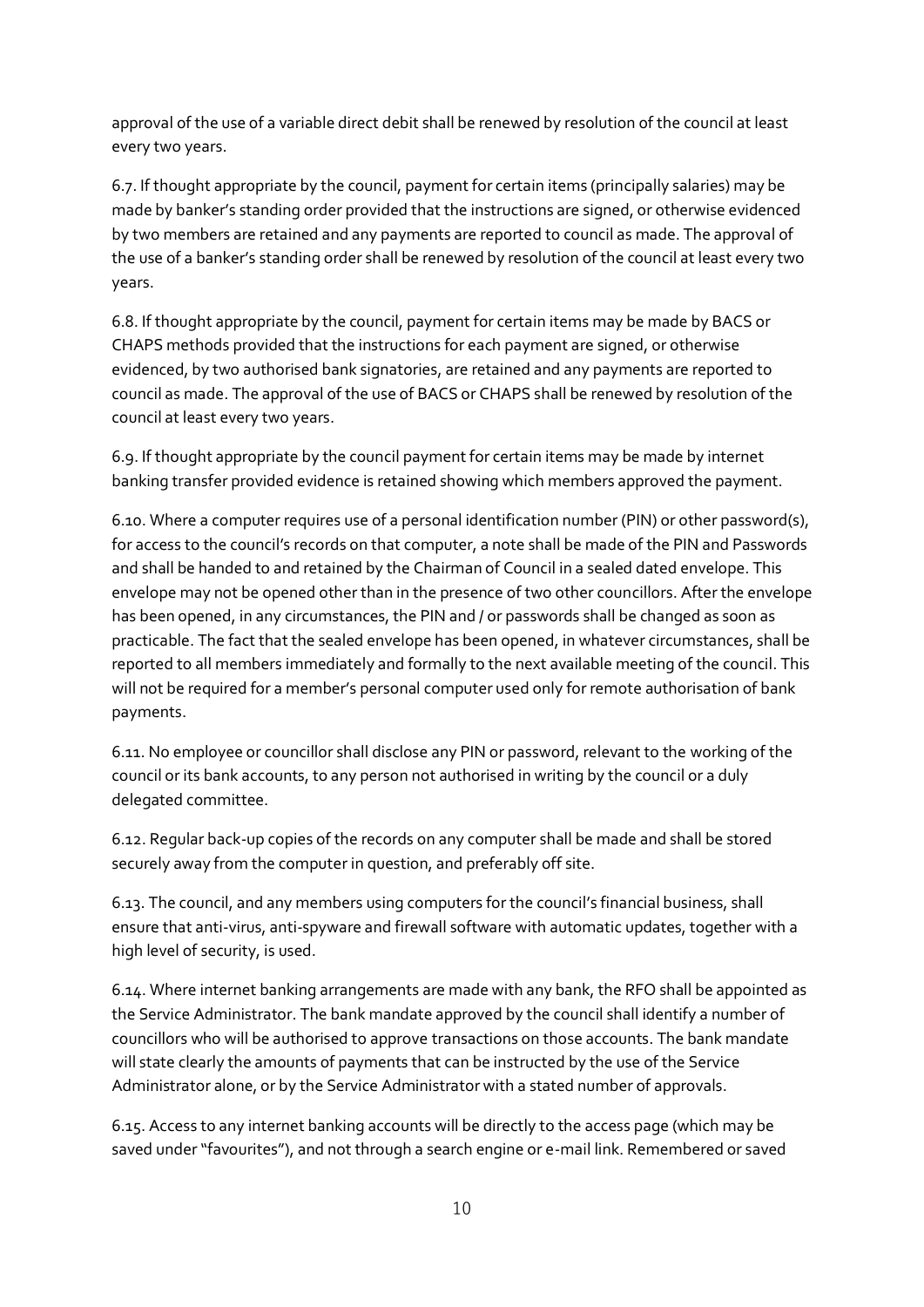passwords facilities must not be used on any computer used for council banking work. Breach of this Regulation will be treated as a very serious matter under these regulations.

6.16. Changes to account details for suppliers, which are used for internet banking may only be changed on written hard copy notification by the supplier. A programme of regular checks of standing data with suppliers will be followed.

6.17. Any Debit Card issued for use will be specifically restricted to the Clerk and the RFO and will also be restricted to a single transaction maximum value of £500 unless authorised by council or village committee in writing before any order is placed.

6.18. Any corporate credit card or trade card account opened by the council will be specifically restricted to use by the Clerk and RFO and shall be subject to automatic payment in full at each month-end. Personal credit or debit cards of members or staff shall not be used under any circumstances.

6.19. The council will not maintain any form of cash float. All cash received must be banked intact. Any payments made in cash by the Clerk or RFO (for example for postage or minor stationery items) shall be refunded on a regular basis, at least quarterly.

#### <span id="page-10-0"></span>**7. Payment of salaries**

7.1. As an employer, the council shall make arrangements to meet fully the statutory requirements placed on all employers by PAYE and National Insurance legislation. The payment of all salaries shall be made in accordance with payroll records and the rules of PAYE and National Insurance currently operating, and salary rates shall be as agreed by council, or duly delegated committee.

7.2. Payment of salaries and payment of deductions from salary such as may be required to be made for tax, national insurance and pension contributions, or similar statutory or discretionary deductions must be made in accordance with the payroll records and on the appropriate dates stipulated in employment contracts, provided that each payment is reported to the next available council meeting, as set out in these regulations above.

7.3. No changes shall be made to any employee's pay, emoluments, or terms and conditions of employment without the prior consent of the Personnel Committee or Full Council.

7.4. Each and every payment to employees of net salary and to the appropriate creditor of the statutory and discretionary deductions shall be recorded in a separate confidential record (confidential cash book). This confidential record is not open to inspection or review (under the Freedom of Information Act 2000 or otherwise) other than:

a) by any councillor who can demonstrate a need to know;

b) by the internal auditor;

c) by the external auditor; or

d) by any person authorised under Audit Commission Act 1998, or any superseding legislation.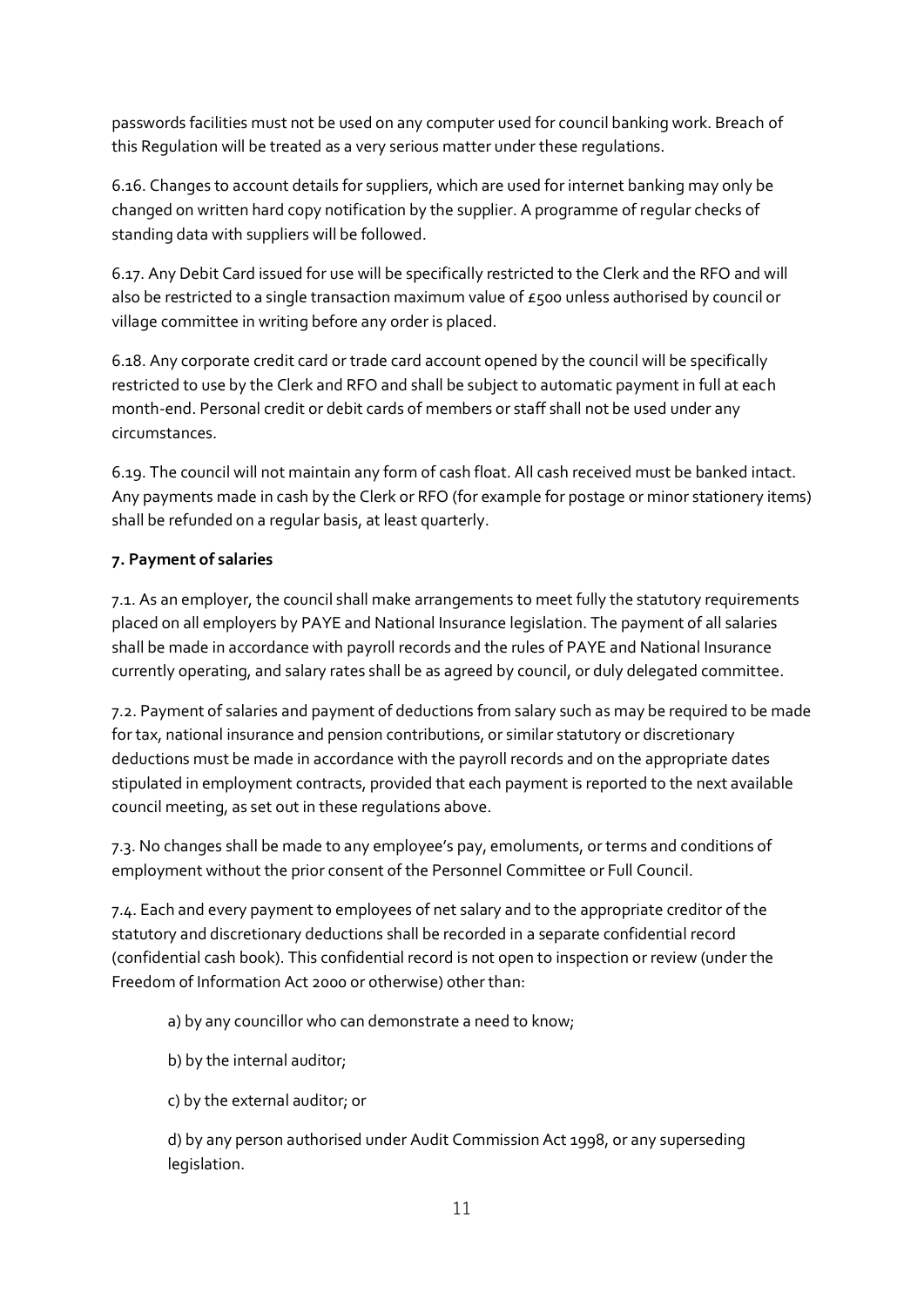7.5. The total of such payments in each calendar month shall be reported with all other payments as made as may be required under these Financial Regulations, to ensure that only payments due for the period have actually been paid.

7.6. An effective system of personal performance management should be maintained for the senior officers.

7.7. Any termination payments shall be supported by a clear business case and reported to the council. Termination payments shall only be authorised by council.

7.8. Before employing interim staff, the council must consider a full business case.

# **8. Loans and investments**

8.1. All borrowings shall be affected in the name of the council, after obtaining any necessary borrowing approval. Any application for borrowing approval shall be approved by Council as to terms and purpose. The application for borrowing approval, and subsequent arrangements for the loan shall only be approved by full council.

8.2. Any financial arrangement which does not require formal borrowing approval from the Secretary of State/Welsh Assembly Government (such as Hire Purchase or Leasing of tangible assets) shall be subject to approval by the full council. In each case a report in writing shall be provided to council in respect of value for money for the proposed transaction.

8.3. The council will arrange with the council's banks and investment providers for the sending of a copy of each statement of account to the Chairman of the council at the same time as one is issued to the Clerk or RFO.

8.4. All loans and investments shall be negotiated in the name of the council and shall be for a set period in accordance with council policy.

8.5. The council shall consider the need for an Investment Strategy and Policy which, if drawn up, shall be in accordance with relevant regulations, proper practices and guidance. Any Strategy and Policy shall be reviewed by the council at least annually.

8.6. All investments of money under the control of the council shall be in the name of the council.

8.7. All investment certificates and other documents relating thereto shall be retained in the custody of the RFO.

8.8. Payments in respect of short term or long-term investments, including transfers between bank accounts held in the same bank, or branch, shall be made in accordance with Regulation 5 (Authorisation of payments) and Regulation 6 (Instructions for payments).

# <span id="page-11-0"></span>**9. Income**

9.1. The collection of all sums due to the council shall be the responsibility of and under the supervision of the RFO.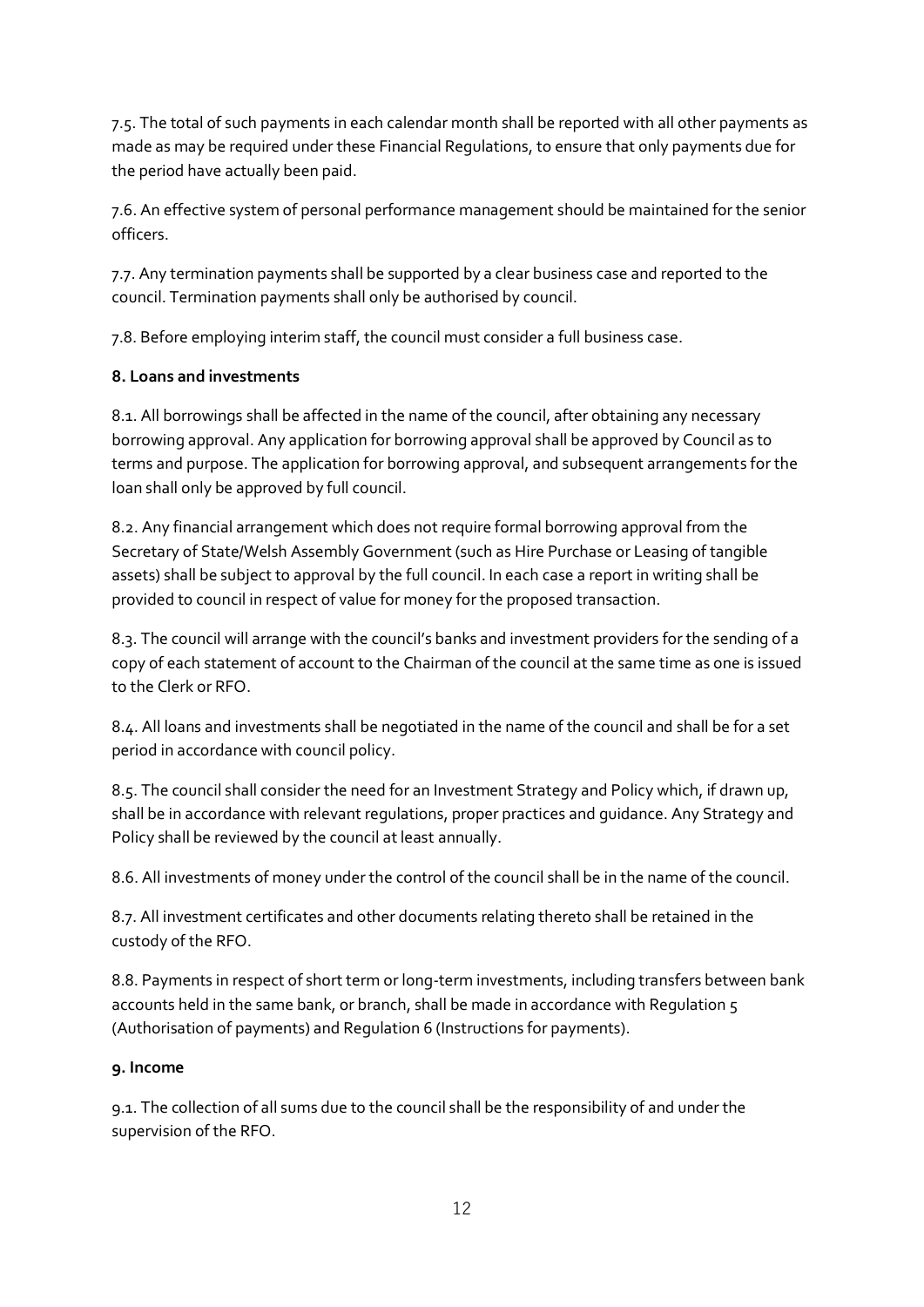9.2. Particulars of all charges to be made for work done, services rendered or goods supplied shall be agreed annually by the council, notified to the RFO and the RFO shall be responsible for the collection of all accounts due to the council.

9.3. Full council or the relevant village committee will review all fees and charges at least annually, following a report of the Clerk.

9.4. Any sums found to be irrecoverable and any bad debts shall be reported to the council and shall be written off in the year.

9.5. All sums received on behalf of the council shall be banked intact as directed by the RFO. In all cases, all receipts shall be deposited with the council's bankers with such frequency as the RFO considers necessary.

9.6. The origin of each receipt shall be entered on the paying-in slip.

9.7. Personal cheques shall not be cashed out of money held on behalf of the council.

9.8. The RFO shall promptly complete any VAT Return that is required. Any repayment claim due in accordance with VAT Act 1994 section 33 shall be made at least annually coinciding with the financial year end.

9.9. Where any significant sums of cash are regularly received by the council, the RFO shall take such steps as are agreed by the council to ensure that more than one person is present when the cash is counted in the first instance, that there is a reconciliation to some form of control such as ticket issues, and that appropriate care is taken in the security and safety of individuals banking such cash.

#### <span id="page-12-0"></span>**10. Orders for work, goods and services**

10.1. An official order or letter shall be issued for all work, goods and services unless a formal contract is to be prepared or an official order would be inappropriate. Copies of orders shall be retained.

10.2. Order books shall be controlled by the RFO.

10.3. All members and officers are responsible for obtaining value for money at all times. An officer issuing an official order shall ensure as far as reasonable and practicable that the best available terms are obtained in respect of each transaction, usually by obtaining three or more quotations or estimates from appropriate suppliers, subject to any de minimis provisions in Regulation 11.1 below.

10.4. A member may not issue an official order or make any contract on behalf of the council.

10.5. The RFO shall verify the lawful nature of any proposed purchase before the issue of any order, and in the case of new or infrequent purchases or payments, the RFO shall ensure that the statutory authority shall be reported to the meeting at which the order is approved so that the minutes can record the power being used.

#### <span id="page-12-1"></span>**11. Contracts**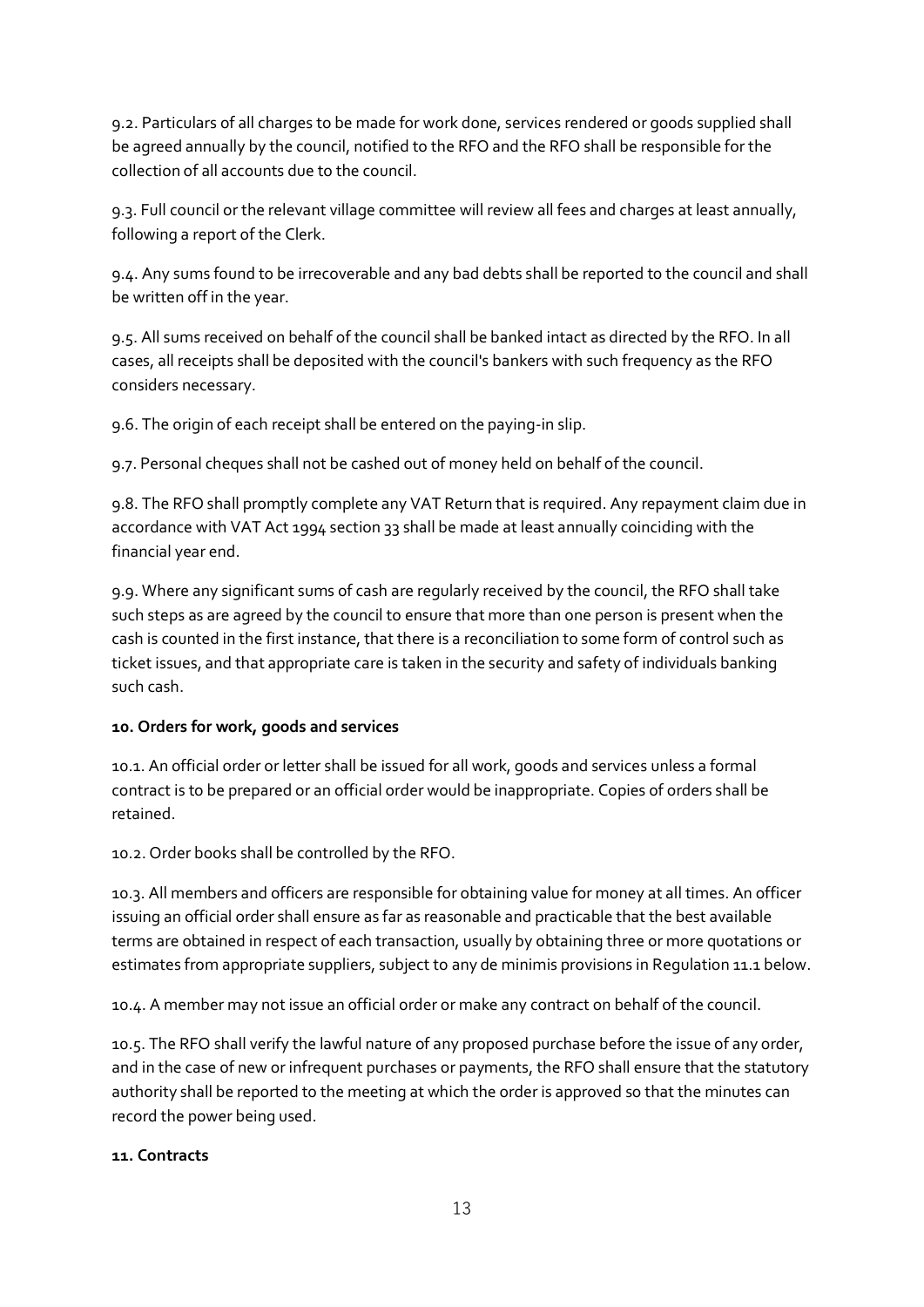#### 11.1. Procedures as to contracts are laid down as follows:

a) Every contract shall comply with these financial regulations, and no exceptions shall be made otherwise than in an emergency provided that this regulation need not apply to contracts which relate to items (i) to (vi) below:

i. for the supply of gas, electricity, water, sewerage and telephone services;

ii. for specialist services such as are provided by legal professionals acting in disputes;

iii. for work to be executed or goods or materials to be supplied which consist of repairs to or parts for existing machinery or equipment or plant;

iv. for work to be executed or goods or materials to be supplied which constitute an extension of an existing contract by the council;

v. for additional audit work of the external auditor up to an estimated value of  $\epsilon$ 500 (in excess of this sum the Clerk and RFO shall act after consultation with the Chairman and Vice Chairman of council); and

vi. for goods or materials proposed to be purchased which are proprietary articles and / or are only sold at a fixed price.

b) Where the council intends to procure or award a public supply contract, public service contract or public works contract as defined by The Public Contracts Regulations 2015 ("the Regulations") which is valued at £25,000 or more, the council shall comply with the relevant requirements of the Regulations<sup>2</sup>.

c) The full requirements of The Regulations, as applicable, shall be followed in respect of the tendering and award of a public supply contract, public service contract or public works contract which exceed thresholds in The Regulations set by the Public Contracts Directive 2014/24/EU (which may change from time to time)<sup>3</sup>.

d) When applications are made to waive financial regulations relating to contracts to enable a price to be negotiated without competition the reason shall be embodied in a recommendation to the council.

e) Such invitation to tender shall state the general nature of the intended contract and the Clerk shall obtain the necessary technical assistance to prepare a specification in appropriate cases. The invitation shall in addition state that tenders must be addressed to the Clerk in the ordinary course of post. Each tendering firm shall be supplied with a

<sup>&</sup>lt;sup>2</sup> The Regulations require councils to use the Contracts Finder website to advertise contract opportunities, set out the procedures to be followed in awarding new contracts and to publicise the award of new contracts <sup>3</sup> Thresholds currently applicable are:

a) For public supply and public service contracts 209,000 Euros (£181,302)

b) For public works contracts 5,225,000 Euros (£4,551,413)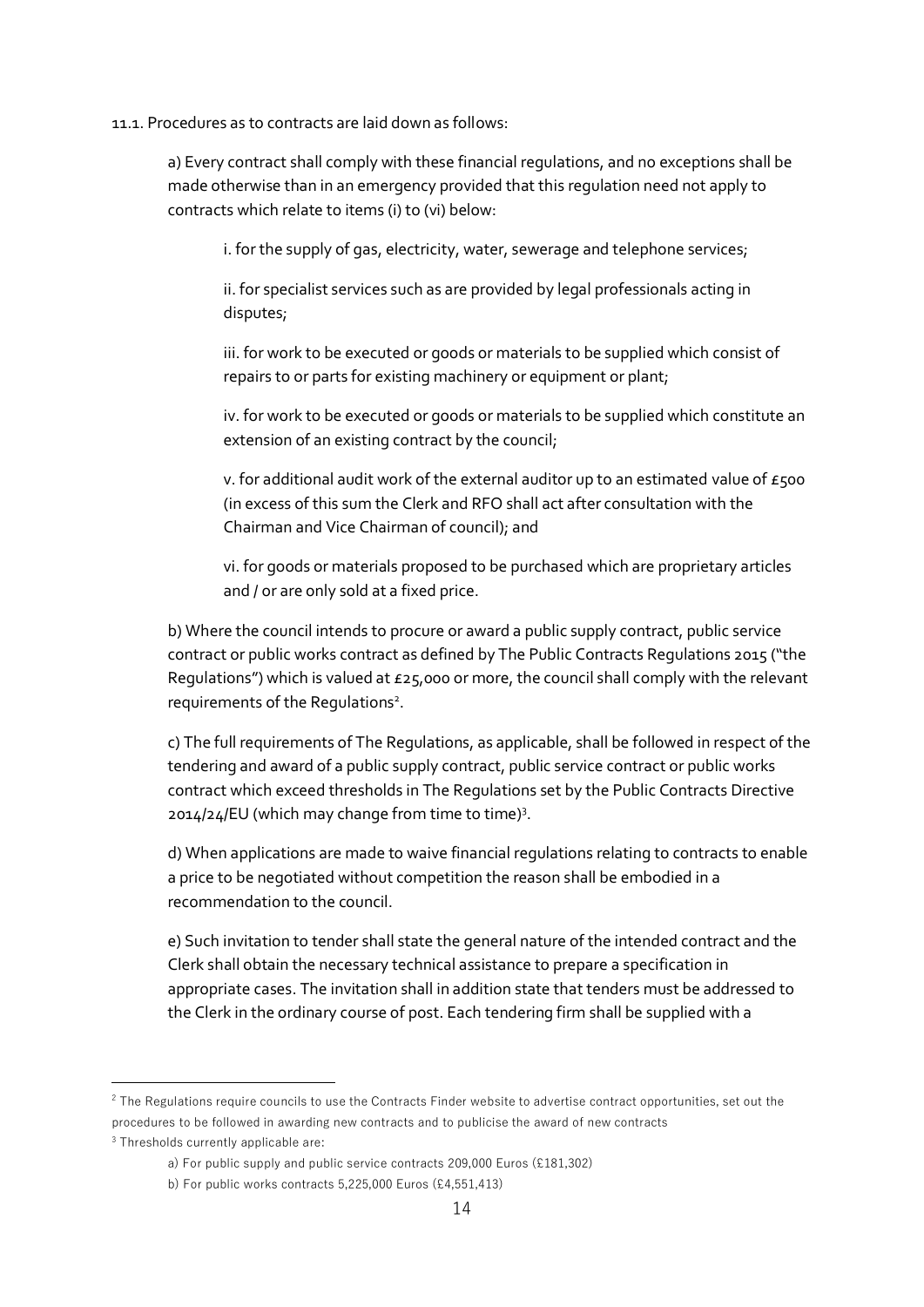specifically marked envelope in which the tender is to be sealed and remain sealed until the prescribed date for opening tenders for that contract.

f) All sealed tenders shall be opened at the same time on the prescribed date by the Clerk in the presence of at least one member of council.

g) Any invitation to tender issued under this regulation shall be subject to Standing Orders and shall refer to the terms of the Bribery Act 2010.

h) When it is to enter into a contract of less than £25,000 in value for the supply of goods or materials or for the execution of works or specialist services other than such goods, materials, works or specialist services as are excepted as set out in paragraph (a) the Clerk or RFO shall obtain 3 quotations (priced descriptions of the proposed supply); where the value is below  $\epsilon_3$ ,000 and above  $\epsilon_4$ 00 the Clerk or RFO shall strive to obtain 3 estimates. Otherwise, Regulation 10.3 above shall apply.

i) The council shall not be obliged to accept the lowest or any tender, quote or estimate.

j) Should it occur that the council, or duly delegated committee, does not accept any tender, quote or estimate, the work is not allocated and the council requires further pricing, provided that the specification does not change, no person shall be permitted to submit a later tender, estimate or quote who was present when the original decision-making process was being undertaken.

### <span id="page-14-0"></span>**12. Payments under contracts for building or other construction works**

12.1. Payments on account of the contract sum shall be made within the time specified in the contract by the RFO upon authorised certificates of the architect or other consultants engaged to supervise the contract (subject to any percentage withholding as may be agreed in the particular contract).

12.2. Where contracts provide for payment by instalments the RFO shall maintain a record of all such payments. In any case where it is estimated that the total cost of work carried out under a contract, excluding agreed variations, will exceed the contract sum of 5% or more a report shall be submitted to the council.

12.3. Any variation to a contract or addition to or omission from a contract must be approved by the council and Clerk to the contractor in writing, the council being informed where the final cost is likely to exceed the financial provision.

#### <span id="page-14-1"></span>**13. Assets, properties and estates**

13.1. The Clerk shall make appropriate arrangements for the custody of all title deeds and Land Registry Certificates of properties held by the council. The RFO shall ensure a record is maintained of all properties held by the council, recording the location, extent, plan, reference, purchase details, nature of the interest, tenancies granted, rents payable and purpose for which held in accordance with Accounts and Audit Regulations.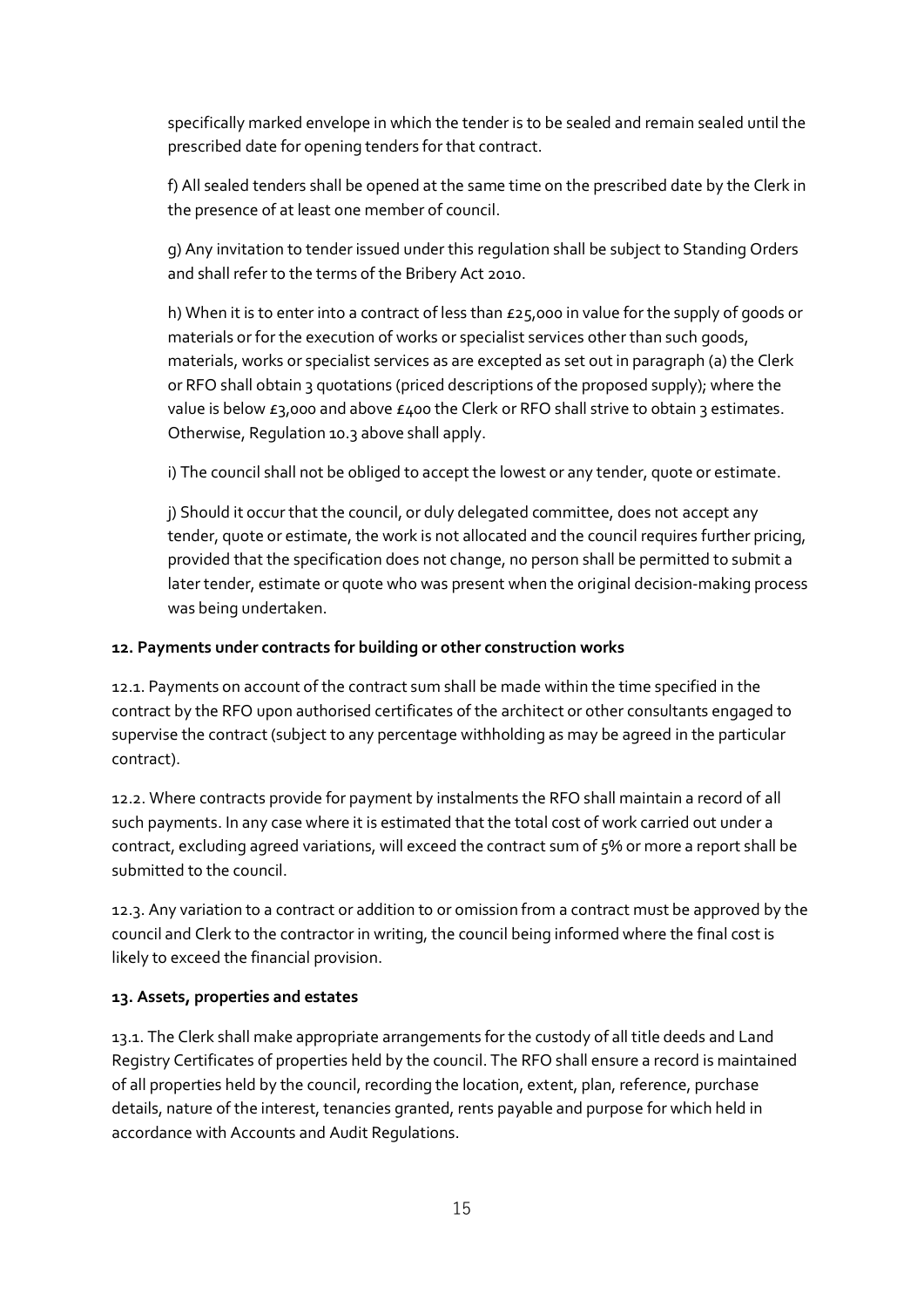13.2. No tangible moveable property shall be purchased or otherwise acquired, sold, leased or otherwise disposed of, without the authority of the council, together with any other consents required by law, save where the estimated value of any one item of tangible movable property does not exceed £250.

13.3. No real property (interests in land) shall be sold, leased or otherwise disposed of without the authority of the council, together with any other consents required by law. In each case a report in writing shall be provided to council in respect of valuation and surveyed condition of the property (including matters such as planning permissions and covenants) together with a proper business case (including an adequate level of consultation with the electorate).

13.4. No real property (interests in land) shall be purchased or acquired without the authority of the full council. In each case a report in writing shall be provided to council in respect of valuation and surveyed condition of the property (including matters such as planning permissions and covenants) together with a proper business case (including an adequate level of consultation with the electorate).

13.5. Subject only to the limit set in Regulation 14.2 above, no tangible moveable property shall be purchased or acquired without the authority of the full council. In each case a report in writing shall be provided to council with a full business case.

13.6. The RFO shall ensure that an appropriate and accurate Register of Assets and Investments is kept up to date. The continued existence of tangible assets shown in the Register shall be verified at least annually, possibly in conjunction with a health and safety inspection of assets.

# <span id="page-15-0"></span>**14. Insurance**

14.1. Following the annual risk assessment (per Regulation 17), the RFO shall effect all insurances and negotiate all claims on the council's insurers.

14.3. The RFO shall keep a record of all insurances effected by the council and the property and risks covered thereby and annually review it.

14.4. The RFO shall be notified of any loss liability or damage or of any event likely to lead to a claim, and shall report these to council at the next available meeting.

14.5. All appropriate members and employees of the council shall be included in a suitable form of security or fidelity guarantee insurance which shall cover the maximum risk exposure as determined annually by the council, or duly delegated committee.

# <span id="page-15-1"></span>**15. Charities**

15.1. Where the council is sole managing trustee of a charitable body the Clerk and RFO shall ensure that separate accounts are kept of the funds held on charitable trusts and separate financial reports made in such form as shall be appropriate, in accordance with Charity Law and legislation, or as determined by the Charity Commission. The Clerk and RFO shall arrange for any audit or independent examination as may be required by Charity Law or any Governing Document.

# <span id="page-15-2"></span>**16. Risk management**